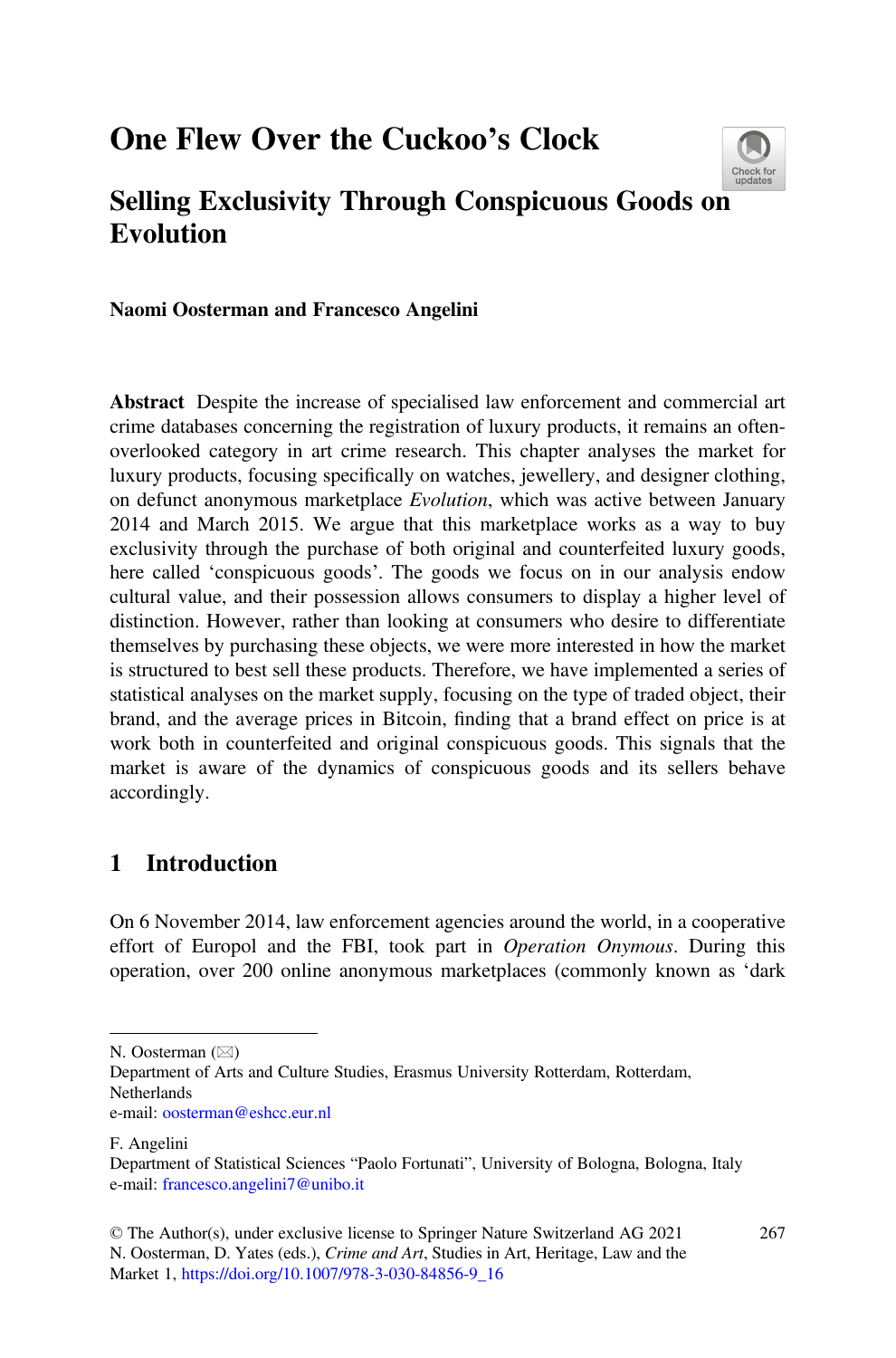markets', 'dark nets', or 'cryptomarkets') were closed down (Afilipoaie & Shortis, [2015\)](#page-16-0). In the operation, over 1 million USD worth of Bitcoin was confiscated, 17 arrests were made, and gold, silver, weapons, computers, and cash were seized. This included high-profile marketplace Silk Road 2.0. Not all marketplaces were closed down. The dark market *Evolution*, which in 2014 was "(...) considered to be the market leader, with commentators putting this down to its sleek interface, quick loading times and security features such as multi-signature escrow"*,* saw a 26 percent increase of sales when Silk Road 2.0 went defunct (ibid, pp. 2–3).

There is no systematic or uniform definition for what constitutes a dark market. Overall, the common denominator between different dark marketplaces is that they offer a platform for risk management for participants who wish to make anonymous transactions (Soska & Christin, [2015](#page-17-0)). They are not, in contradiction to popular belief, in themselves platforms that sell illicit products. Apart from mitigating risk, these online markets can, for example, function as "virtual brokers" that connect multiple vendors, and can even link "online wholesalers with offline retail-level distributors" (Aldridge & Décary-Hétu, [2016,](#page-16-0) pp. 12–13). What separates the online anonymous marketplace from other online marketplaces such as eBay is the fact that the first ensures complete anonymity, shielding all your personal information (such as IP address), which the latter cannot.

Despite drugs being one of the predominant products sold on online anonymous marketplaces (Aldridge & Décary-Hétu, [2016;](#page-16-0) Červený & van Ours, [2019;](#page-16-0) Soska & Christin, [2015](#page-17-0)), a substantial amount of both original and counterfeit luxury products (such as watches, jewellery, and designer clothes) are offered for sale. These goods can be categorised as so-called 'Veblen goods' or 'conspicuous goods'. These goods, first discussed by Thorstein Veblen in 1899, concern those goods that people with high wealth often consume to great extent to showcase their prosperity to achieve greater social status. In online anonymous marketplaces the supply for these goods indicates a certain demand for objects that can increase the "cultivation of the aesthetic faculty" (Veblen, [1899](#page-17-0), p. 75) and indicates a possible driver for distinction that can only be achieved by owning a Veblen good (Bourdieu, [1984;](#page-16-0) Trigg, [2001\)](#page-17-0). In a certain way, by displaying a form of distinction through material and cultural wealth, "members of higher classes voluntarily incur costs to differentiate themselves from members of lower classes [...], knowing that these costs must be large enough to discourage imitation" (Bagwell & Bernheim, [1996](#page-16-0), p. 350). These goods however are an often-overlooked category in art crime research, despite the increasing focus of both specialised law enforcement and commercial databases for these objects. The anonymous marketplace positions itself as an ideal location to supply these products as they can be acquired anonymously, and with little risk to the individual seller and buyer.

In this research, we have analysed this category of conspicuous goods by studying the online anonymous market for these objects, specifically focusing on their price and branding mechanisms. We did this by analysing the supply dynamics of both counterfeit and authentic conspicuous goods sold on Evolution. Rather than looking however at the ways in which consumers themselves display patterns of conspicuous consumption, we look at the way the market for these goods is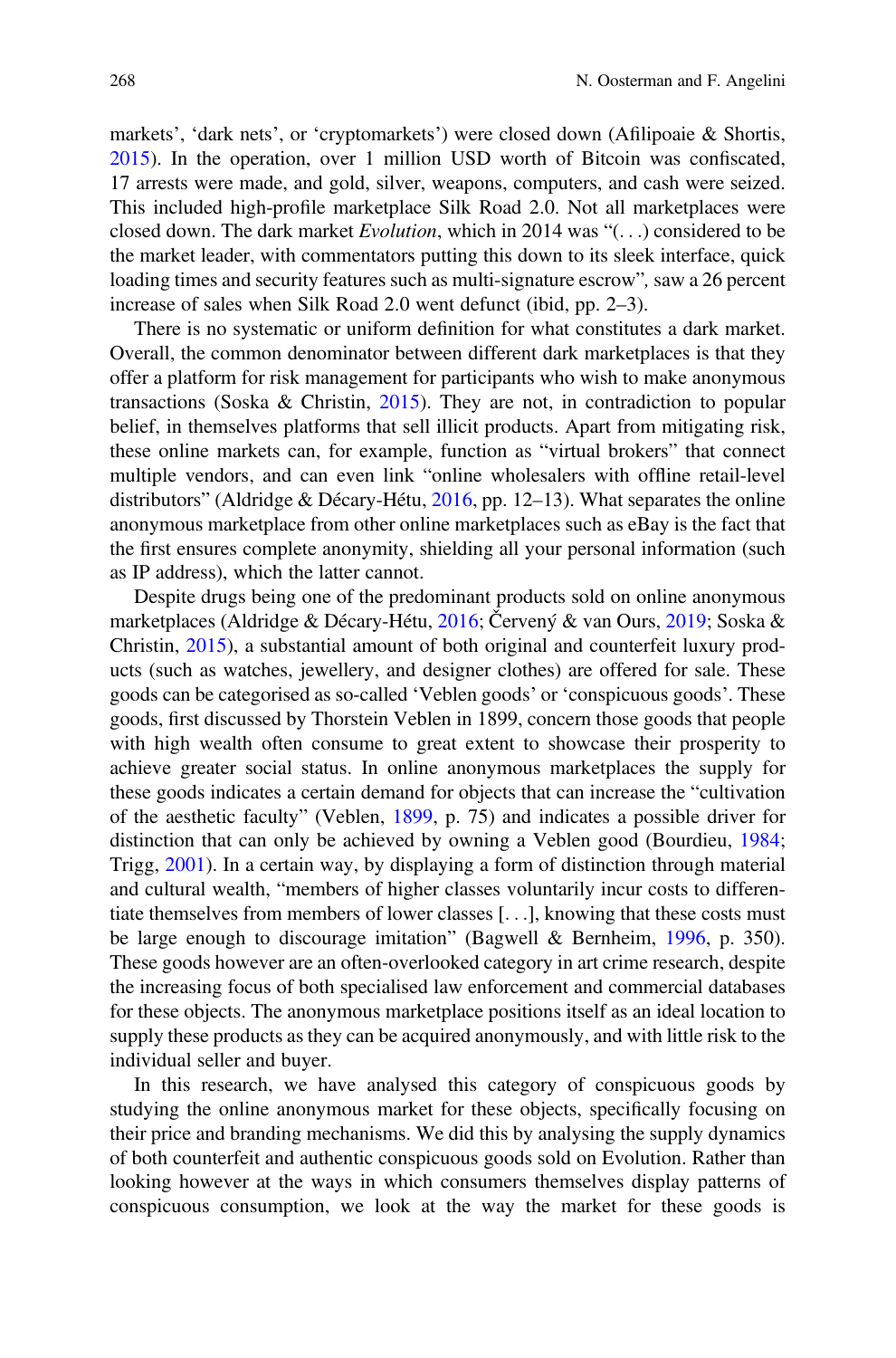structured. As such, rather than viewing objects as a passive entity, we argue that these objects themselves display an agency of 'desire' and that sellers on this market are aware of the desires these goods provoke. We argue therefore that these goods have criminogenic qualities: in addition to being objects that allow for the idea of upwards social mobility, they also 'invite' acts of criminal behaviour, such as counterfeiting. We argue that this particular illicit market is aware of this, by increasing prices for these goods and framing them as 'desirable' objects by specifying brands and relying on brand effects.

### 2 The Market for Conspicuous Goods: A New Avenue for Art Crime Research

Studies on crimes in the art world often focus on cultural commodities, and concern, amongst other topics, the theft of cultural artefacts (Kerr, [2015](#page-16-0)), the policing of art and heritage crime (Oosterman, [2019](#page-16-0); Oosterman & Yates, [2020](#page-16-0)), the illicit trafficking and looting of cultural objects (Mackenzie et al., [2019;](#page-16-0) Yates, [2015\)](#page-17-0), legislation (Roodt & Carey-Miller, [2013](#page-16-0)), financial regulation and fraud on the art market (Hufnagel & King, [2020\)](#page-16-0) and the looting of antiquities (Brodie, [2003\)](#page-16-0). An often-overlooked category in art crime research however is that of luxury goods, here called conspicuous goods, such as watches, jewellery, and designer clothes. Despite the lack of academic scrutiny concerning these objects, specialised law enforcement agencies (e.g., Interpol) and commercial databases such as the Art Loss Register (ALR) have recently started including these goods in designated categories within their databases to great extent. At the time of writing, Interpol's *Stolen Works of Art Database* contains over 1000 items in the "Watch/Clock" category, over 2600 items in the "Jewellery" category, and over 180 items in the "Clothing/Textile" category, making up roughly 8 percent of Interpol's entire database. In 2015, the ALR even introduced *The Watch Register*: an online database of stolen wristwatches totalling over 70,000 watches, signalling the significant scale of these goods as distinct categories in both public and commercial databases.<sup>1</sup> Indeed, as mentioned previously, most studies analysing online anonymous marketplaces focus on drugs or arms, but tend to leave out other types of goods that perhaps make up for a small percentage of what the marketplace has on offer, but nevertheless tend to accumulate to tens of thousands of items. Which is quite similar to the distribution of these categories in law enforcement and commercial databases: they make up a small sub-section of a much larger database, but nevertheless encompass as significant number of items. The discussion of the appeal of this market, and the analyses thereof, must therefore consider three things: (1) these overlooked categories need to be included as they make up a significant sub-section of cultural and artistic goods, (2) conspicuous goods, like artistic and cultural objects, can be

 $<sup>1</sup>$ At the time of writing, May 2021.</sup>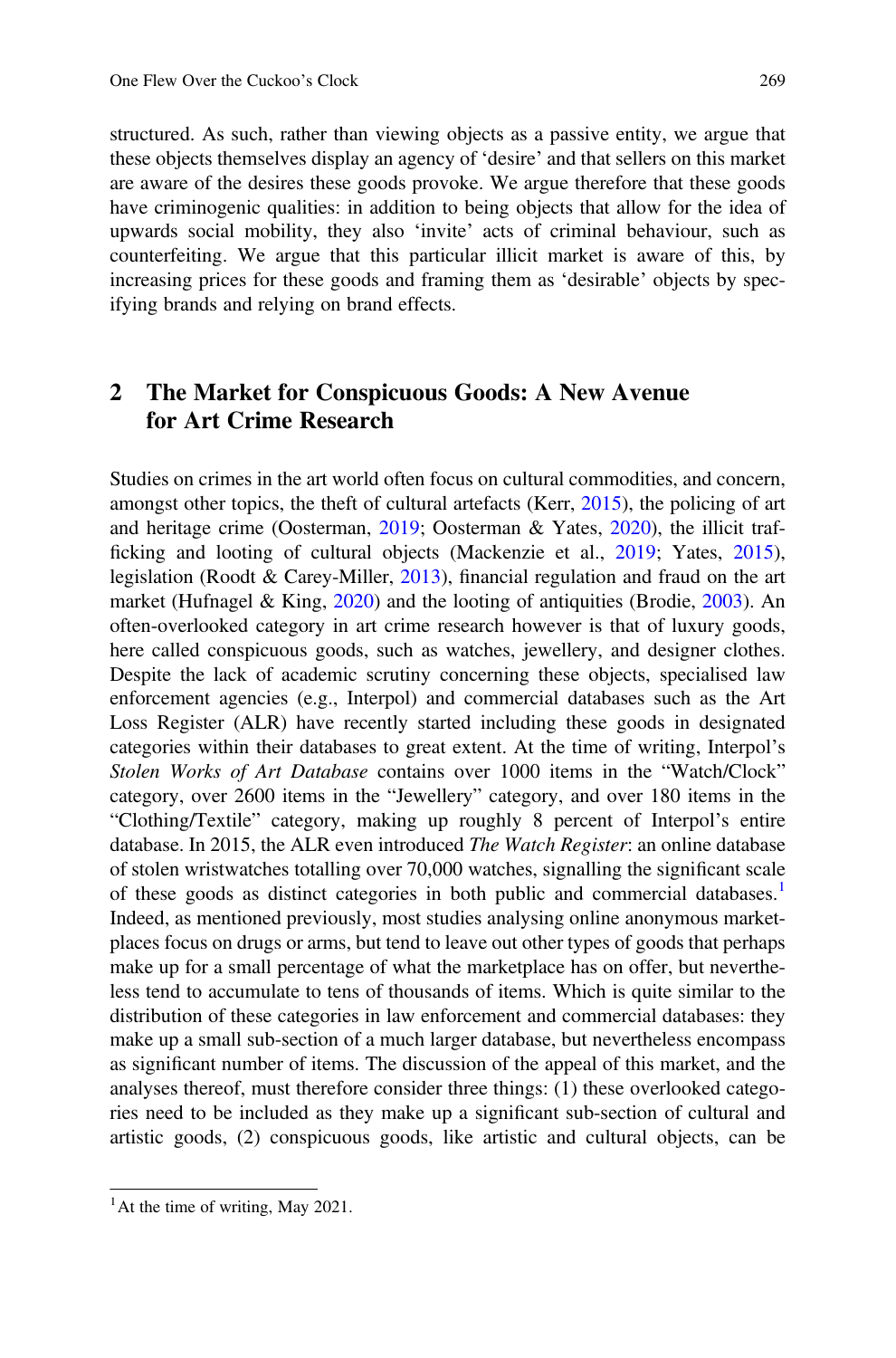considered as objects of desire that facilitate an aesthetic experience, and (3) that these goods have a symbolic function that operates in an extensive network of social and cultural relations (Albrecht, [1968](#page-16-0)). These social and cultural relations can turn these desirable goods into so-called criminogenic objects.

Discussing the automobile industry as a criminogenic market structure, Farberman ([1975\)](#page-16-0) argues that inequality have "[...] elites play [a powerful role] in controlling society's central master institutions by establishing political and economic policies which set the structural conditions that cause other (lower level) people to commit crime" (p. 438). We understand how these central master institutions create asymmetries in society (Passas, [1999\)](#page-16-0), however little is known about the effect that objects have on people's willingness to commit crime, here art-related crimes. Additionally, different levels of authority correspond to different classes. One can argue that, within the art world, there are dominant and dominated classes, and those who strive for symbolic capital are those in the dominant classes (Bourdieu, [1984](#page-16-0)). Those without significant knowledge of the field (also dubbed *cultural capital*), economic wealth (*economic capital*), or network (*social capital*) are not able to participate fully in this world and thus become outsiders (ibid). This in turn makes the desire to become a member of this world, even stronger. As we will discuss in our analysis, possibly increasing the desire to own these specific types of goods. Bourdieu ([1983,](#page-16-0) [1984](#page-16-0)) further emphasises that arts and culture only exist in a social and cultural context and function not only as markers for cultural taste, but also markers of distinction and *place* for individuals. More specifically, they signal one's position within the class society. Discussing luxury products in our analysis, we can connect the theories of Bourdieu to conspicuous goods. As aptly discussed by Trigg [\(2001](#page-17-0)), where Veblen [\(1899](#page-17-0)) focuses mostly on the 'trickle-down' phenomenon of Veblen goods, where the higher social classes are more inclined to distinguish themselves from the lower classes, Bourdieu also considers the tastes and values of lower classes. A lower (or working) class that actively resists the cultural tastes of those in the higher classes (p. 105). These discussions of the higher classes and the ways in which they position themselves by, amongst other things, the consumption of conspicuous goods to elevate their distinction is not new, but how this relates to the market structures of online anonymous marketplaces, is an underresearched avenue.

The desire of the higher classes to distinguish themselves from the lower classes have also been the subject of conservation within economic discussions of so-called "brand effects" (e.g., Dodds et al., [1991;](#page-16-0) Erdem & Swait, [2004;](#page-16-0) Schroeder, [2005\)](#page-16-0). The presence of a brand has an additional influence on the *perceived value* of a good or service. In relation to the *perception* of the brand, this also suggests that the price that people are willing to pay will likely be above market value when a recognisable brand is present on the good. In short, the willingness of people to pay more relies on how *exclusive* the brand is perceived. Studies on brand effects in the art market include the effect of, for example, artist's names on auction and gallery sales prices (e.g., Angelini et al., [2019;](#page-16-0) Oosterlinck & Radermecker, [2019\)](#page-16-0). What makes these latter examples striking is the turn from cultural value (based on *intangible*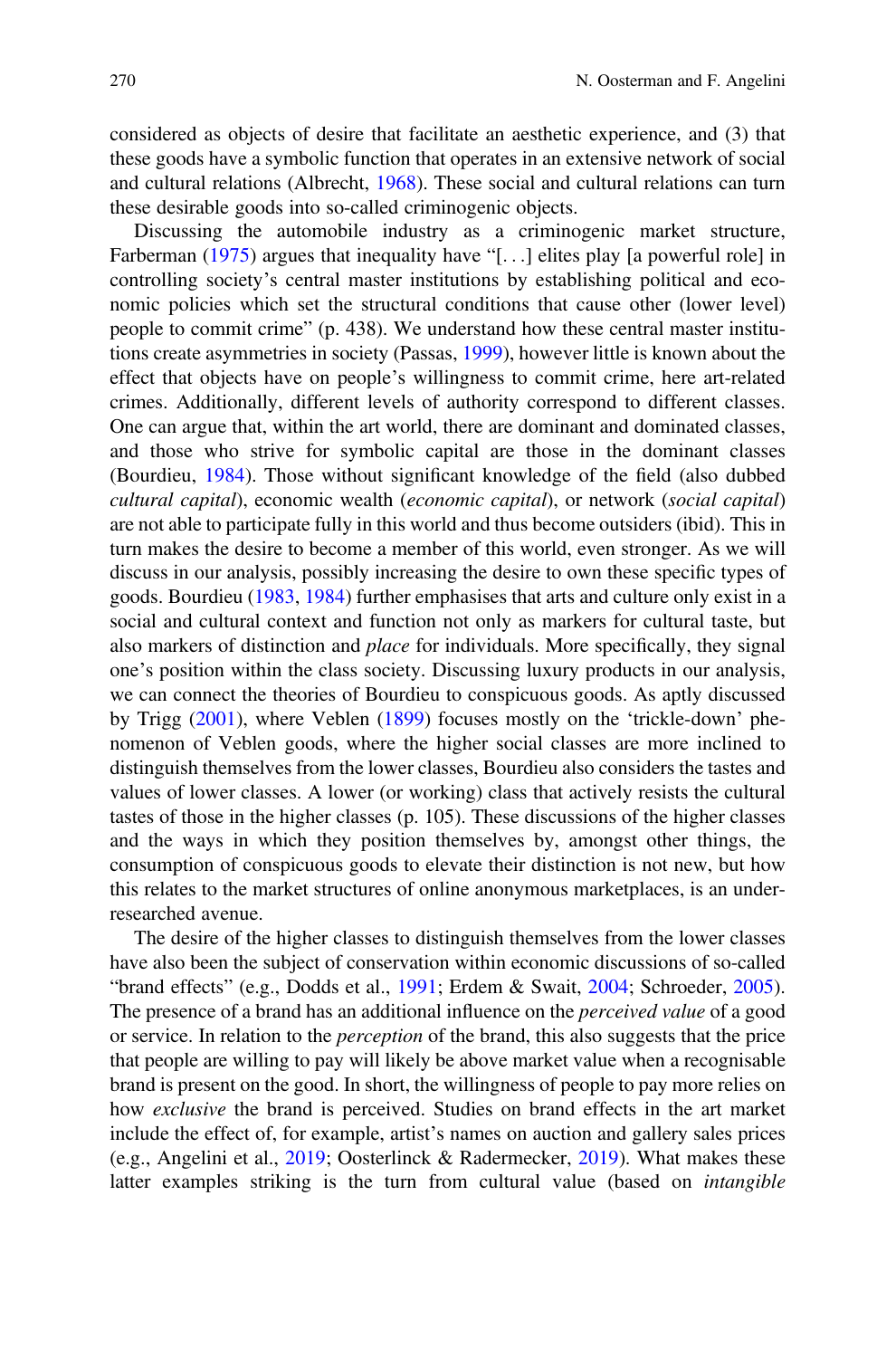indicators) into economic value (*tangible* indicators of currency).<sup>2</sup> Therefore, these goods can provoke what might then be called a criminogenic *desire*. A desire of belonging to a powerful group of elites by displaying markers of distinction, these markers, in this case, can then very well be expensive watches, jewellery, and designer clothes. The increasing presence of these 'markers of distinction' as categories in specialised art crime databases signals the importance and relevance of this category of goods to be studied further.

#### 3 Evolution: Data, Methods, and Analyses

The dataset used for our investigation aimed at analysing which type of objects are available on the platform, comes from the blog post by Compton ([2015\)](#page-16-0), who in turn obtained the data from a torrent file that was shared on Reddit in 2015, a few days after the Evolution marketplace was shut down (17 March 2015). The original data was downloaded by an anonymous user with a varying frequency since the creation of the marketplace in early 2014, and consists of two databases. The first consists of all the ads present in the marketplace at the moment of each of the data downloads was made, and the second covers all the sellers that ever operated in the marketplace. We decided to focus on the first of the two, given the aim of our investigation. Therefore, our starting database contains information about objects at sale in the marketplace, for each day the download of data was made. Some objects occur more than once in our dataset: this could be due to the fact that these objects' ads were present in successive downloaded days because they were not sold or because they were sold between two of the downloaded days, but the seller put the same object with the same description at sale in the same range of days. Other information available from the database are: price in Bitcoin, name of the seller, description of the object, date in which the data dump was made, $3$  the Bitcoin-EUR and Bitcoin-USD exchange rates on that date, the reputation level of the seller, and the reputation number (that is, the number of feedback votes received by the seller), the percentage of positive feedback,<sup>4</sup> and the categories the goods or services were part of. Our data covers the period from 21 January 2014 to 17 March 2015.

<sup>&</sup>lt;sup>2</sup> Angelini and Castellani [\(2019](#page-16-0)) present a critical review on the link between these two values, with a focus on (potential) causal effects.

<sup>&</sup>lt;sup>3</sup>The dates of the data dumps were not equally distanced, in particular in the first two months, when the download dates were very sparse. In our final data, the distance between one dump and the other goes between two and nine days.

<sup>&</sup>lt;sup>4</sup>Between the start of Evolution as a marketplace until roughly the end of April 2014, the reputation system did not consist of a numerical value, but only of levels (Freshman, Junior, Senior, Expert, tentatively ordered by us since there is no way to check for this). From May 2014 onwards, the reputation system changed to a numerical value, starting from 0, as in most online marketplace in the legal market, that was associated with a reputation level based on these numbers (Level 1, Level 2, etc.).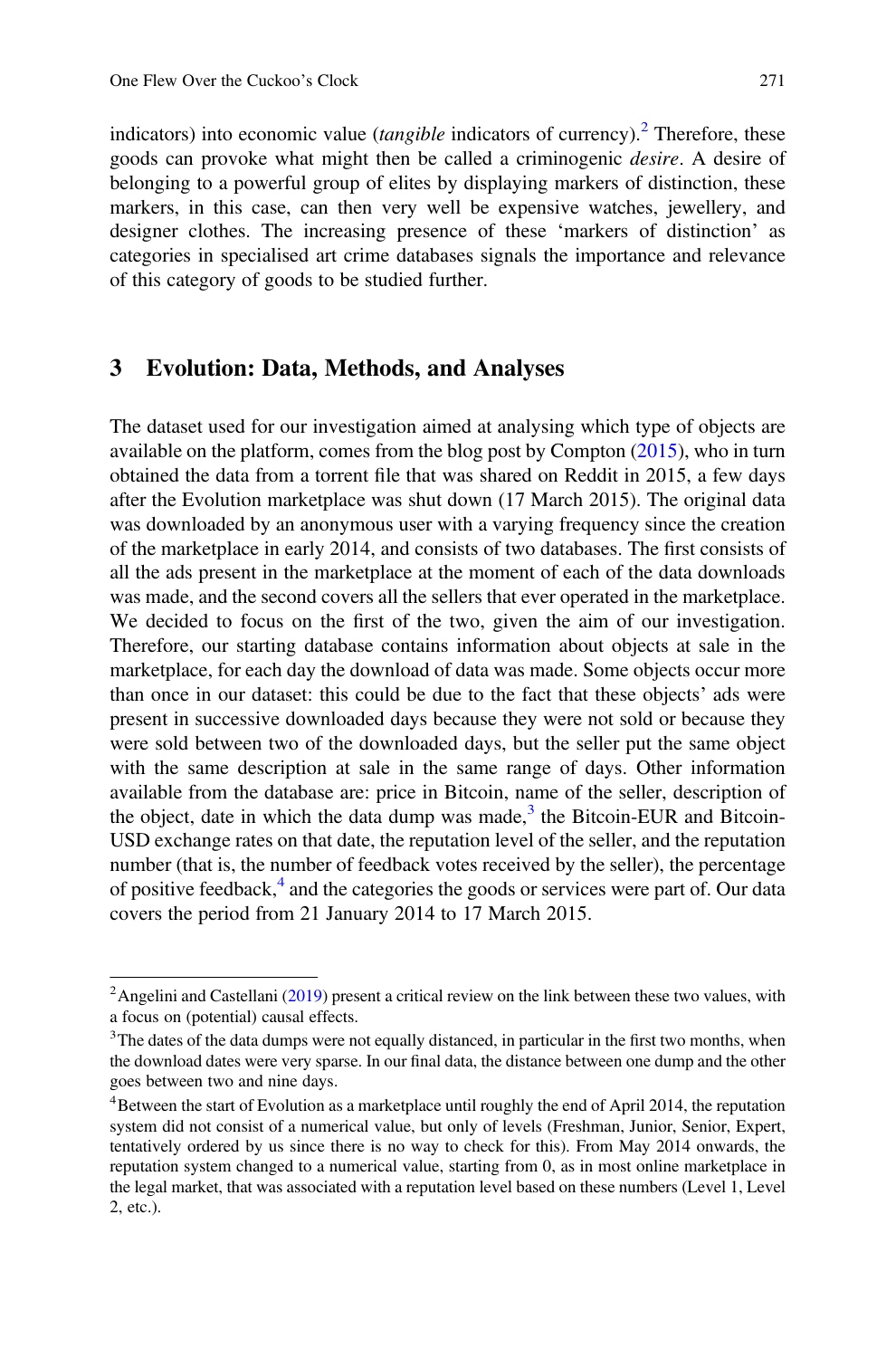As mentioned in the introduction, Evolution was an anonymous online marketplace where the majority of traded objects were drugs, but also other types of objects and services (e.g. weapons, murder for hire, and personal identification information) were on offer, totalling 1,121,087 objects identified by a unique id,<sup>5</sup> and divided into 81 categories, e.g. "Analgesics", "Explosives", and "Bank Logins". Among the available categories, we focused on the existing categories "Counterfeits", "Jewellery", and "Miscellaneous", since these categories are those who most likely contain conspicuous goods. The total number of observations from these three categories was 46,854. In checking the types of goods presented in this subset of the data, we added a series of new variables useful for the empirical analysis, which were the name of the brand of the object (if stated/applicable), a dummy variable equal to 1 if the object is a replica (if stated/applicable), and a variable that describes the sub-category of the object, with 141 different descriptions, among which we found "watches", "clothing", and "jewellery". At this step, we also created the price in EUR and the price in USD for each object, given the price in Bitcoin and the appropriate exchange rates at that time. The selection and the creation of the new variables were made based on the description of the object coming from the original database. In some cases, this description was not completely clear since it used abbreviations and other acronyms which were not directly attributable to any particular type of object linked to conspicuous goods. The dataset after this first manual selection process accounted for 37,478 observations.

In the next step, a series of data cleaning checks were carried out. We picked the statistical observations (hereafter 'observations') whose categories were most related to the focus of our analysis concerning conspicuous goods, dropping 10,085 observations. There were 46 sub-categories left among which we observed diamonds, jewellery, watches, and precious metals. We also removed all the objects with missing or null prices, dropping another 49 observations, so that we ended up with 27,344 objects for our analysis.

Next, we validated the data, checking for potential issues with the variables. We first graphically investigated the prices of our objects and noticed that some of them presented a price which was excessively above the average of other prices for objects of the same sub-category; for example, we dropped a series of replica watches whose prices were above 9000 EUR, when the average price of similar watches was around 145 EUR.<sup>6</sup> This issue may be due to mistakes made by the sellers in reporting the price of the object. In total, we dropped 39 observations, remaining with 27,305. Then, we checked if all the reputation numbers were present, and we found that 22 observations had a N/A reputation number, so we dropped them since we could not identify the reason this information was missing, ending up with 27,283

<sup>&</sup>lt;sup>5</sup>Notice that each unique id is associated with a certain object that was up on the marketplace in a certain day.

<sup>&</sup>lt;sup>6</sup>The figures are computed considering the lowest BTC to EUR exchange rate, so they should be taken as the lower boundaries of the ranges of these prices over time, since the exchange rate is highly volatile in the considered period.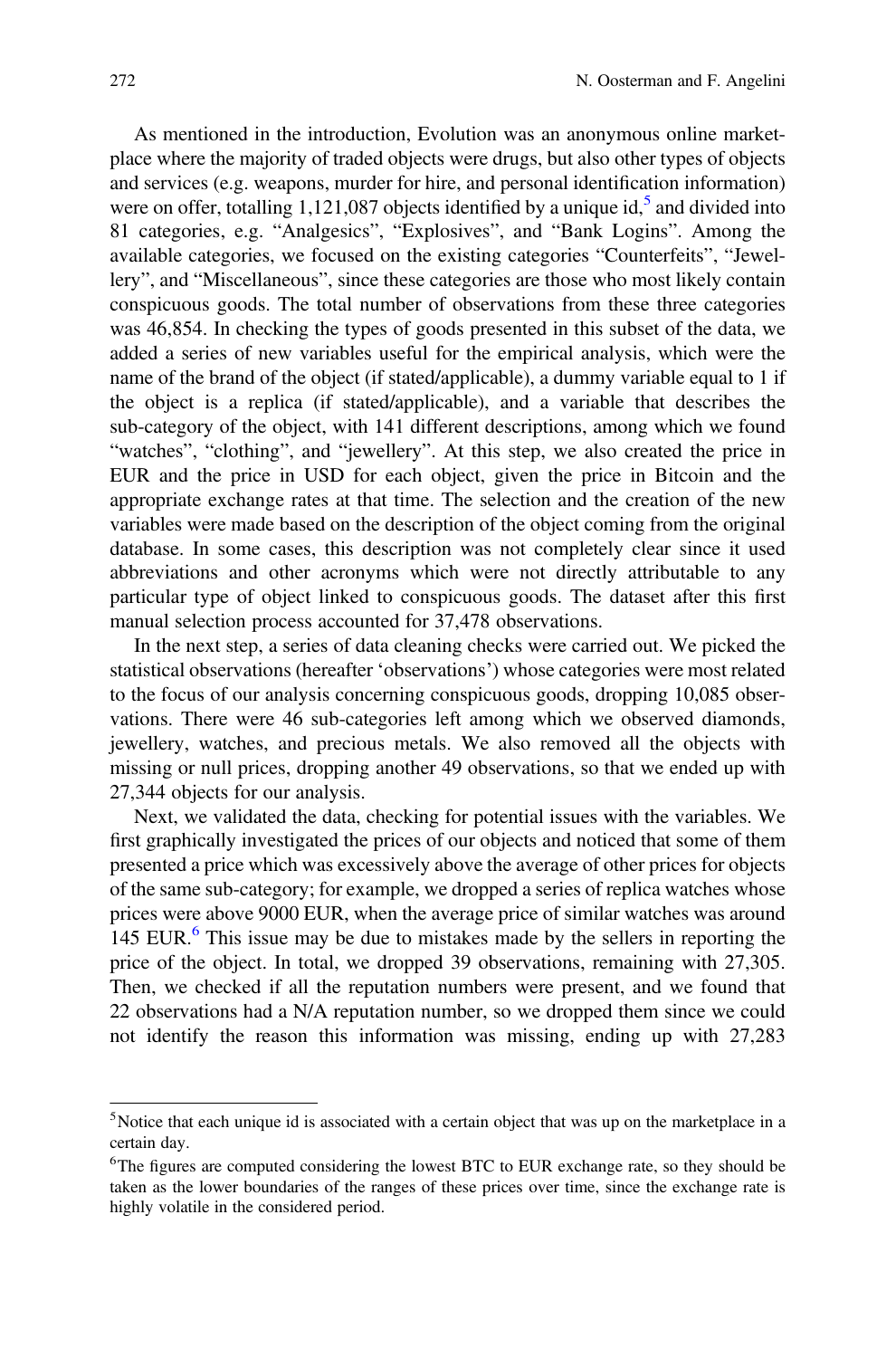| Variable name       | N      | Mean   | <b>SD</b> | Min      | Max       |
|---------------------|--------|--------|-----------|----------|-----------|
| Price (in BTC)      | 27.191 | 0.6637 | 1.7741    | 0.0183   | 39.0998   |
| Price (in EUR)      | 27.191 | 168.85 | 436.16    | 3.72     | 9335.27   |
| Price (in USD)      | 27.191 | 203.17 | 523.77    | 4.31     | 11,882.38 |
| Reputation number   | 27.191 | 151.10 | 453.59    | $\Omega$ | 8416      |
| Dummy variable name | N      | $\%$   |           |          |           |
| Replica             | 20.771 | 0.957  |           |          |           |

<span id="page-6-0"></span>Table 1 Descriptive statistics of continuous and dummy variables

The table reports the number of observations (N) for both types of variables, the mean, the standard deviation (SD), the minimum and maximum level for the continuous variables, and the frequency of 1 (in percentage) for the dummy variable. BTC prices are rounded to the fourth digit. EUR and USD prices are rounded to the second digit

observations. Lastly, we graphically investigated how the number of observations and prices were distributed overtime, noticing that some days presented very few observations with respect to all the other days (in particular, 17 October 2014, 07 November 2014, and 24 February 2015); each of these days had less than 40 objects on sale, when the previous and following days had, respectively, 241 and 210, 253 and 197, and 652 and 595. This issue may be due to problems in the downloading of data at the time of the dump and we decided to drop them since the data for each of these days very likely represented only a part of the objects present in the marketplace on those days. By dropping these observations, we reduced our dataset with 92 data points, ending up with a total of 27,191 objects for our analysis.<sup>7</sup> After the cleaning and validation, our data covers the period between the 10 August 2014 and the 17 March 2015. A series of descriptive statistics of the data are presented in Tables 1 and [2.](#page-7-0)

As we can see in Table 1, the overall price of the products in our database has a high dispersion, ranging from 3.27 EUR to 9335.27 EUR with an average price of 168,85 EUR. The reputation number of the sellers is equally volatile. The highest reputation number is 8416, whereas the lowest is 0, with an average number of 151.10. The standard deviation of the reputation number, explaining the dispersion of the data around the average, is 453.59. Most of the items in our categories, around 96 percent of those that we could identify as such, totalling 20,771 objects, are replicas, namely fake branded products sold as fakes on purpose.

Table [2](#page-7-0) displays the ten most frequent brands and sub-categories together with their relative frequencies and average prices. Having selected those conspicuous goods, we can see that certain products are represented more than others. Watches are overrepresented, totalling almost 50 percent of the database (49.6 percent) with an average price of 219.78 EUR. This average price is higher than the average price

 $<sup>7</sup>$ Notice that the number of dropped observations in this case would have been higher if we did not</sup> drop the N/A reputation number in the previous step, since all the dates before May 2014 presented very few observations with respect to the rest of the period. This might be due to the fact that the marketplace did not start 'at full power' from the beginning, but we have no means to test this hypothesis.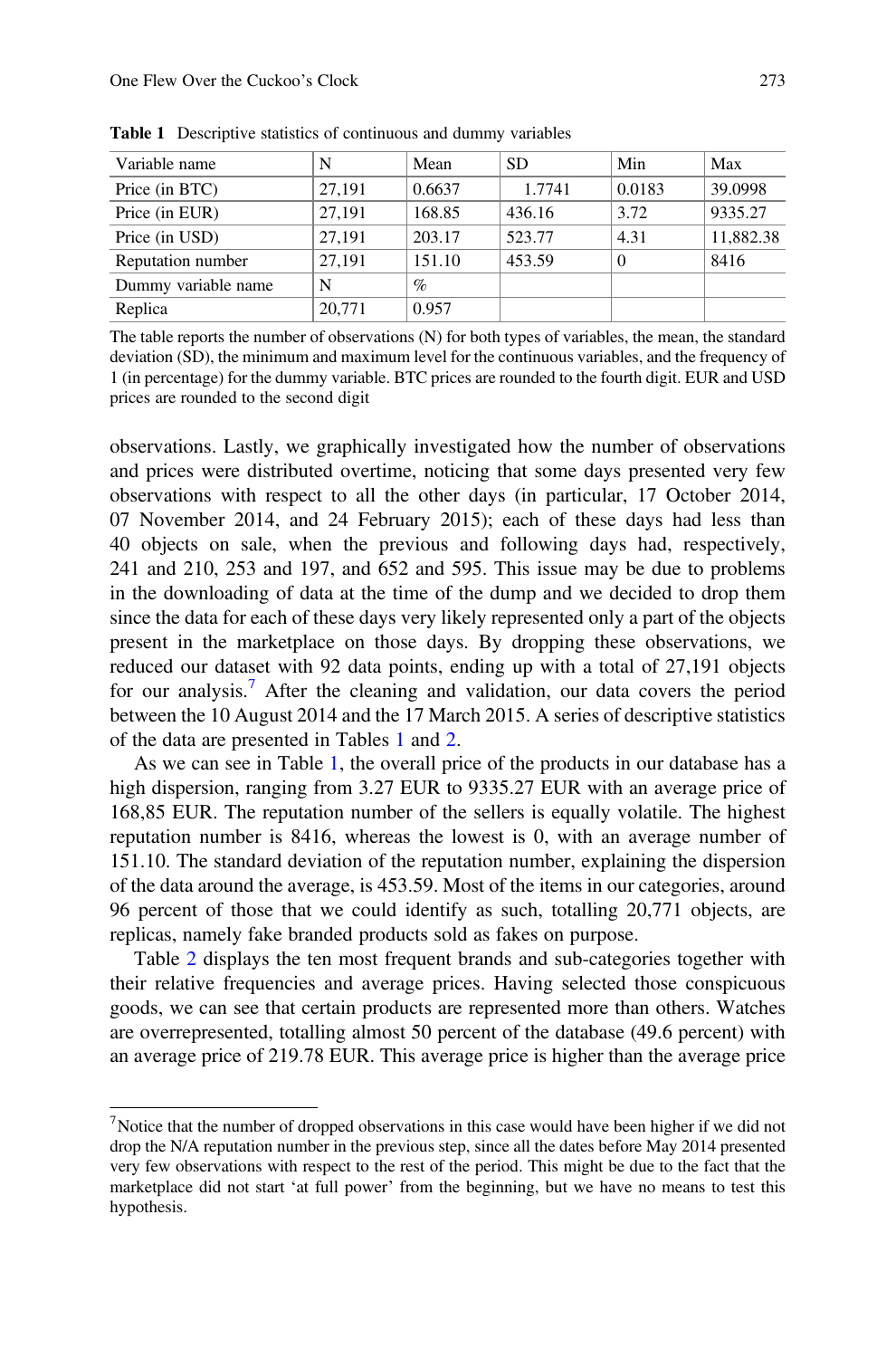| $Sub-$<br>category | Relative<br>frequency $(\% )$ | Average price<br>(in EUR) | <b>Brand</b>       | Relative<br>frequency $(\% )$ | Average price<br>$(in$ EUR $)$ |
|--------------------|-------------------------------|---------------------------|--------------------|-------------------------------|--------------------------------|
| Watch              | 49.60                         | 219.78                    | Rolex              | 14.73                         | 184.02                         |
| Sunglasses         | 7.13                          | 79.18                     | Omega              | 7.09                          | 100.70                         |
| Necklace           | 6.61                          | 108.66                    | Chanel             | 6.17                          | 72.92                          |
| <b>Bracelet</b>    | 5.10                          | 44.07                     | Audemars<br>Piguet | 5.75                          | 298.72                         |
| <b>Shoes</b>       | 3.16                          | 114.56                    | Cartier            | 5.19                          | 59.60                          |
| Pen                | 3.00                          | 48.81                     | Louis<br>Vuitton   | 5.07                          | 87.83                          |
| Jacket             | 2.80                          | 159.61                    | Emporio<br>Armani  | 4.43                          | 96.28                          |
| <b>Belt</b>        | 2.68                          | 56.72                     | Breitling          | 4.42                          | 143.59                         |
| Earrings           | 2.45                          | 29.20                     | Montblanc          | 4.35                          | 51.11                          |
| Bag                | 2.34                          | 147.26                    | Gucci              | 3.47                          | 65.89                          |

<span id="page-7-0"></span>Table 2 Descriptive statistics of categorical variables

The table reports the ten most frequent brands and sub-categories, together with their relative frequencies and average price. The values are rounded to the second digit

of the total objects in the database, making watches also amongst the higher price categories of the marketplace. As mentioned previously, watches have become their own distinct sub-category within specialised art crime databases. It therefore does not come as a surprise that Evolutions largest category of conspicuous goods is indeed wristwatches. When combining those conspicuous goods that we can categorise as jewellery, <sup>8</sup> we see a total of 13.2 percent of the marketplace dedicated to these items. The various categories also have strong differences in prices, which overlaps with what we see in Table [1.](#page-6-0) Concerning brands, there is less of a concentration in one group, although the popular watch brand "Rolex" has the highest number of incidents with 14.73 percent with an average price of 184.04 EUR. There are high differences also in the brand sub-categories, with the brand Audemars Piguet having an average price of 298.72 EUR and Montblanc of 51.11 EUR.

<sup>8</sup>Combining the categories necklace (6.61 percent), bracelet (5.10 percent), and earrings (2.45 percent). Other less represented sub-categories which can be considered as jewels are ring (1.40 percent), cufflinks (0.34 percent), ring and necklace (0.18 percent), keyring (0.07 percent), and money clips (0.01 percent). Some sellers also sold branded boxes of necklaces and bracelets, and these accounted for 0.23 percent of total observations, and branded boxes of watches, accounting for 1.53 percent of all observations.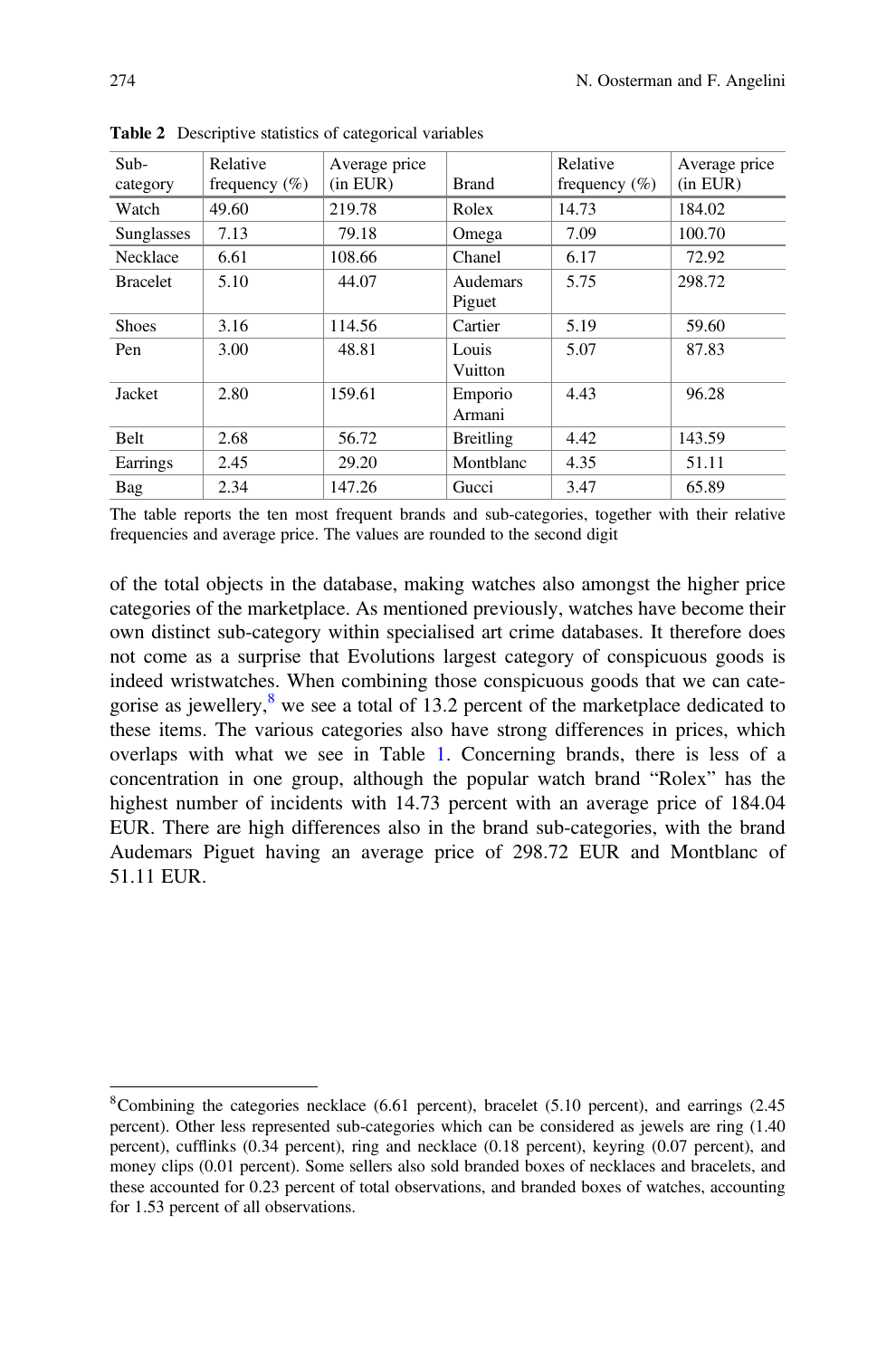### 4 Results

In determining how a market like this one works, we can focus on the demand, on the supply, or on both. In our case, we have no information about the demand, or in that sense about the consumers and we have no means of inferring it in any way.<sup>9</sup> therefore we decided to focus on the supply of the market, from August 2014 up to the closure of the marketplace in March 2015. What we do know however, is the amount of pieces the sellers have sold. This gives us an indication as to what the market demands, regardless. Therefore, we developed two types of analyses: the first studies the time dynamics of this marketplace with a particular focus on the behaviour of the sellers and on the feedback system, while the second aims to understand which of the variables are more important in explaining the price of the objects traded in this market.

### 4.1 Trends in Price Dynamics

Concerning the time dynamics, we wanted to check if a trend is present in both price dynamics and number of observations. Since the marketplace increased in renown overtime, and it is likely that some sellers (and hence buyers, since this type of market is likely to be supply-driven) moved to Evolution after *Operation Onymous*, we expected to observe both an increase in total price of all objects available in the marketplace and number of objects available, as measures of the importance of the market overtime. In checking if this is the case, one should recall that the data points are irregularly spaced (see footnote 3) and use a particular method to smooth the graph, that is, to remove fluctuations in the figures which are not strictly linked with the trend of the variable we want to analyse. In particular, we used a median filter to smooth the graph, preserving sharp edges in the signal (Ataman et al., [1981](#page-16-0); Tukey, [1971\)](#page-17-0). Figures [1](#page-9-0) and [2](#page-9-0) report the median filtered time series for the price in EUR and for the number of observations, respectively.<sup>10</sup>

From the two figures, it is clear that a strong increasing trend is present in both prices and number of objects at sale in the Evolution marketplace, throughout the considered period. While the number of objects increases almost linearly from Mid-November 2014 onwards, the sum of prices of all the items at sale starts increasing in the same period, then has a small reduction at the beginning of

<sup>9</sup>We cannot know how many of these objects were sold, since we only observed the ads of the sellers and information of consumers is not available. What we can observe is the reputation number as a noisy measure of completed transactions. Inferring remains complex because we cannot assert how many points of the reputation number comes from our examined categories, and how many are from other categories. However, this information is not reproducible from the original dataset.

<sup>&</sup>lt;sup>10</sup>The median is computed over a moving window of 10 periods, the signal level is estimated at the end of each time window. The computation was implemented using the R package by Fried et al. [\(2019](#page-16-0)).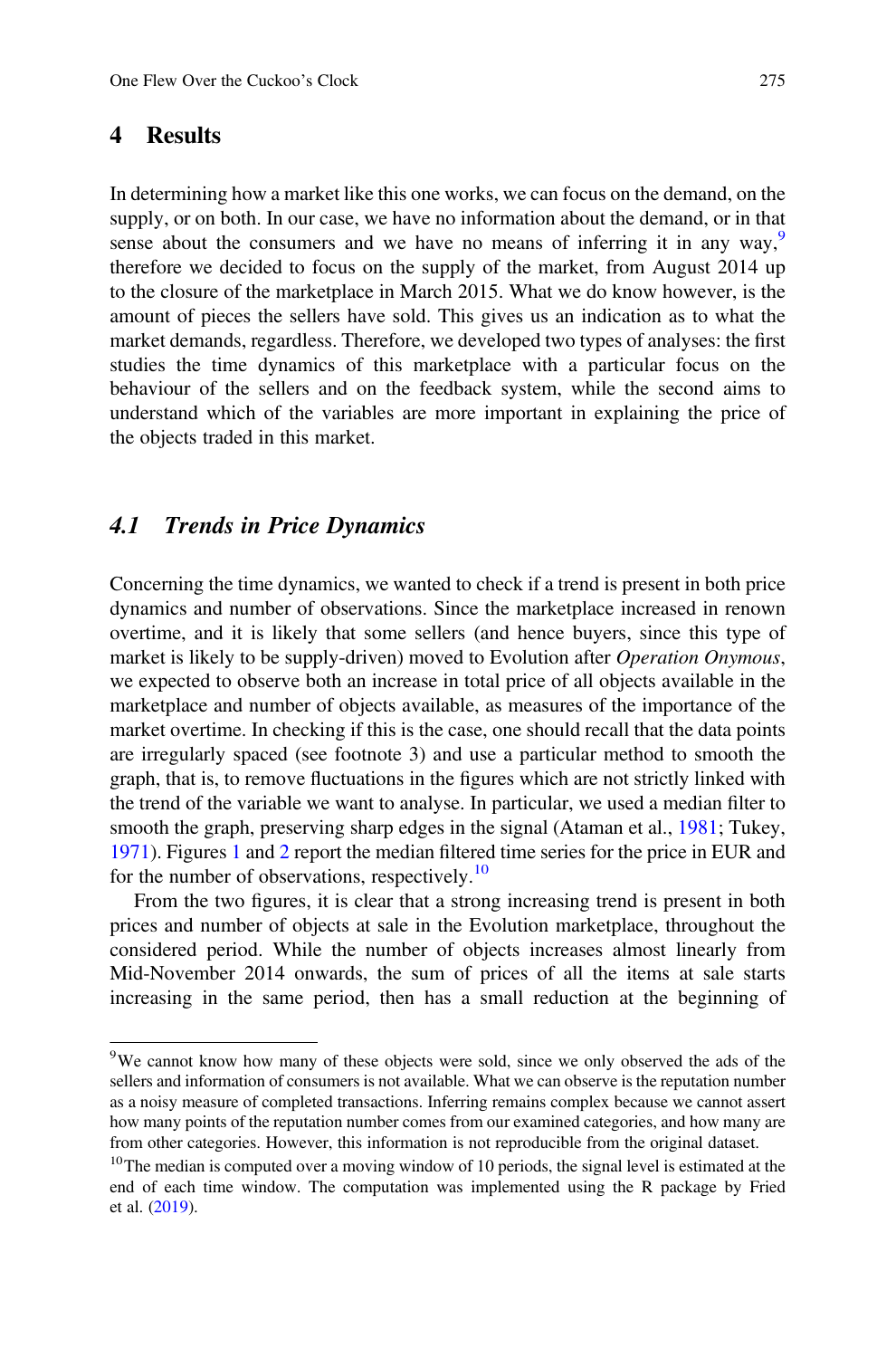<span id="page-9-0"></span>



January 2015, and then starts increasing again from the second part of January 2015 until the closure of the marketplace. A tentative explanation of this is that, after *Operation Onymous*, several sellers moved to Evolution from other similar marketplaces, increasing the number of ads, but the average price decreased, meaning that the supplied goods presented a lower price. There can be different explanations for this. One explanation could be that sellers with generally lower prices entered the market, and the buyers then moved from the previous sellers to these new sellers. However, in principle, the old sellers might also have left the marketplace, so the price went down and the number of sellers (or the saturation of the market) is the same, or even lower.

## 4.2 Seller Behaviour Concerning Number of Objects and Total Price

Another way to look at the supply side of this marketplace is to consider how the sellers behaved with respect to the number of objects they supplied on the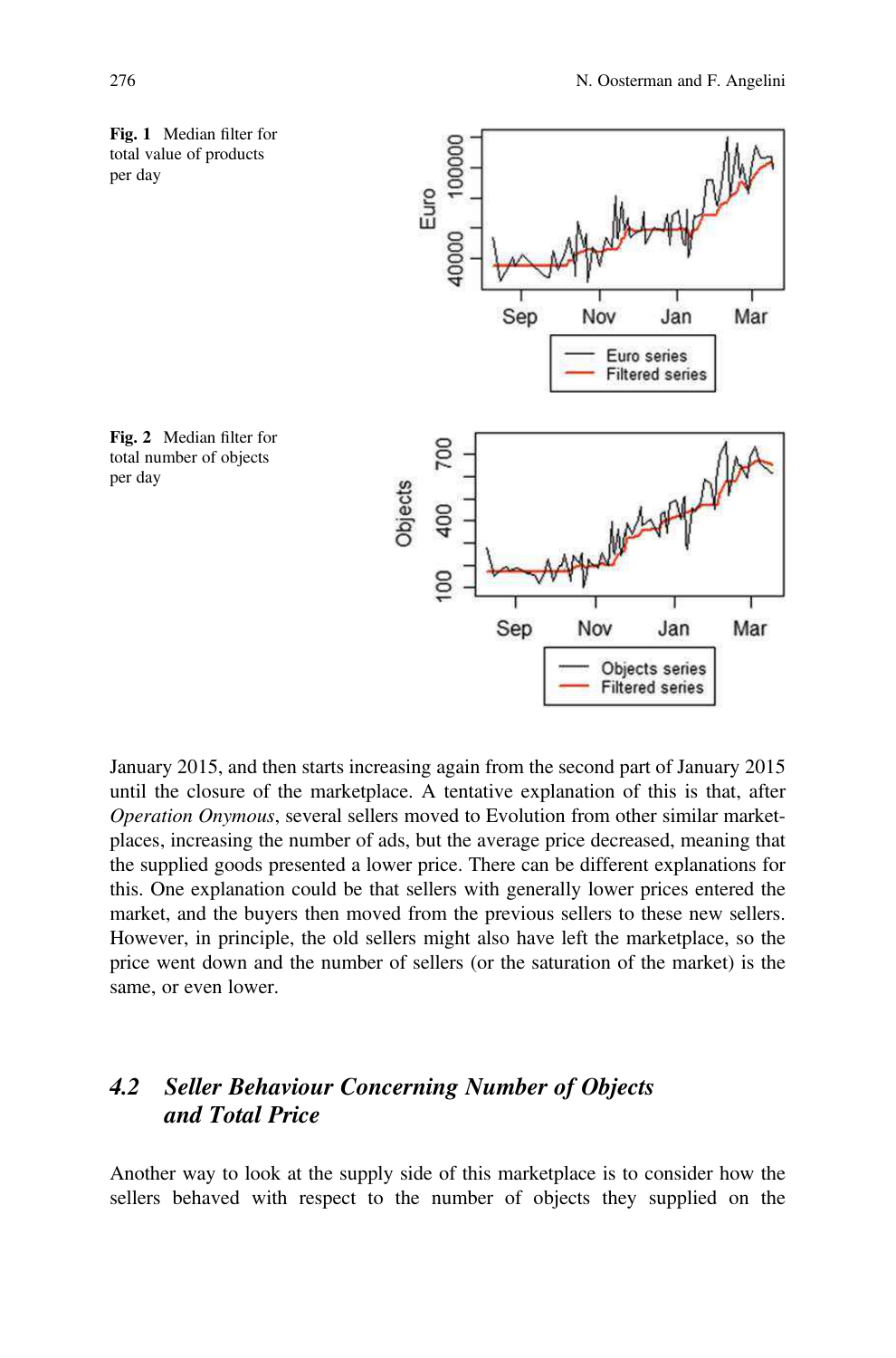marketplace and to their total price, as a measure of the potential trade flow that each agent could obtain if every object in his/her inventory was sold.

Figure [3](#page-11-0) reports the logarithm of the sum of the prices of all the objects each seller put on sale (in blue, on the y axis on the left) and the logarithm of the number of objects at sale (in red, on the y axis on the right).<sup>11</sup>

Figure [3](#page-11-0) suggests that not all the sellers behave in the same way, and this is strictly linked to the fact that very different types of objects are part of our dataset. In other words, the average price (which is higher the farther two points in the graph are from each other) can be very different and influenced by the specialization of each seller in a certain type of objects or his/her diversification strategy carried on by focusing on different types of objects. Indeed, the result of the Pearson's Chi-squared test on the contingency of sellers and sub-categories suggests that both specialised sellers as well as sellers that offer more types of objects exist, and this is also confirmed by a network analysis we do not report here, but is available upon request.

### 4.3 Reputation

Figure [4](#page-12-0) reports the logarithm of the reputation number each seller obtained from August 2014 to March 2015 (in blue, on the y axis on the left) and the logarithm of the number of objects at sale (in red, on the y axis on the right). Notice that the number of vendors is smaller than the one in Fig. [3;](#page-11-0) this is because we focused on those who obtained at least one (1) feedback in the considered period.

Figure [4](#page-12-0) indicates that different sellers, under the point of view of the number of completed trades, operate in the marketplace: some sellers have a high number of reviews even though the number of objects at sale are not too high, and the converse combination is also found among other sellers. This suggests that a high number of ads is not strictly linked with a high number of completed trades (and then a high reputation number), even though we must consider that some of these sellers might be selling objects associated with categories we did not consider influencing their reputation score.

### 4.4 Indicators for Pricing

The second part of the analysis focuses on the variables that play a major role in explaining the price of the objects. One of the simpler ways to check for this kind of relationship in an empirical way is by using an ordinary least squares (OLS)

<sup>&</sup>lt;sup>11</sup>We reported these values in logarithmic form since the high variability of these values (see Table [1\)](#page-6-0) would impede a graphical comparison otherwise.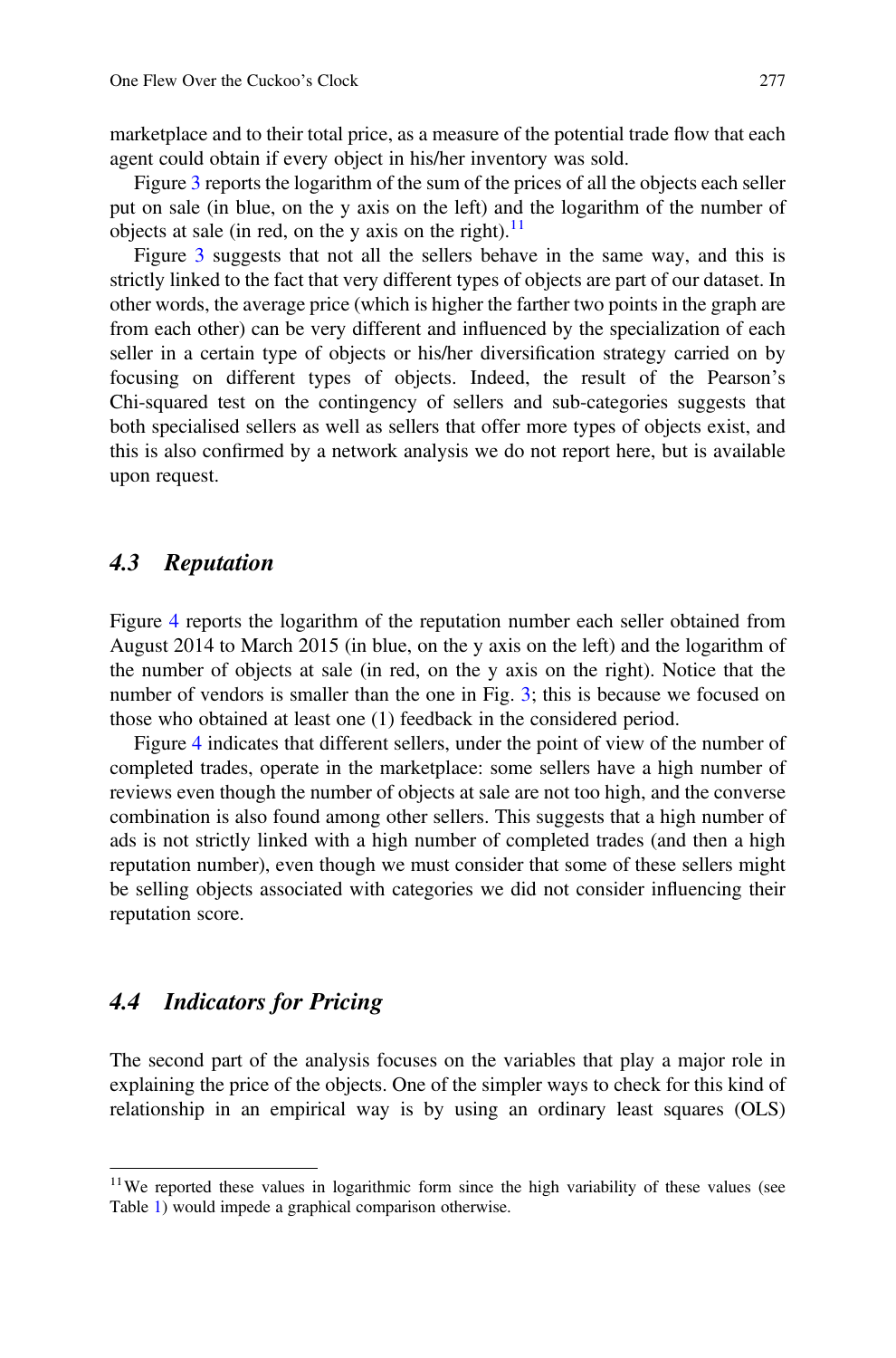<span id="page-11-0"></span>

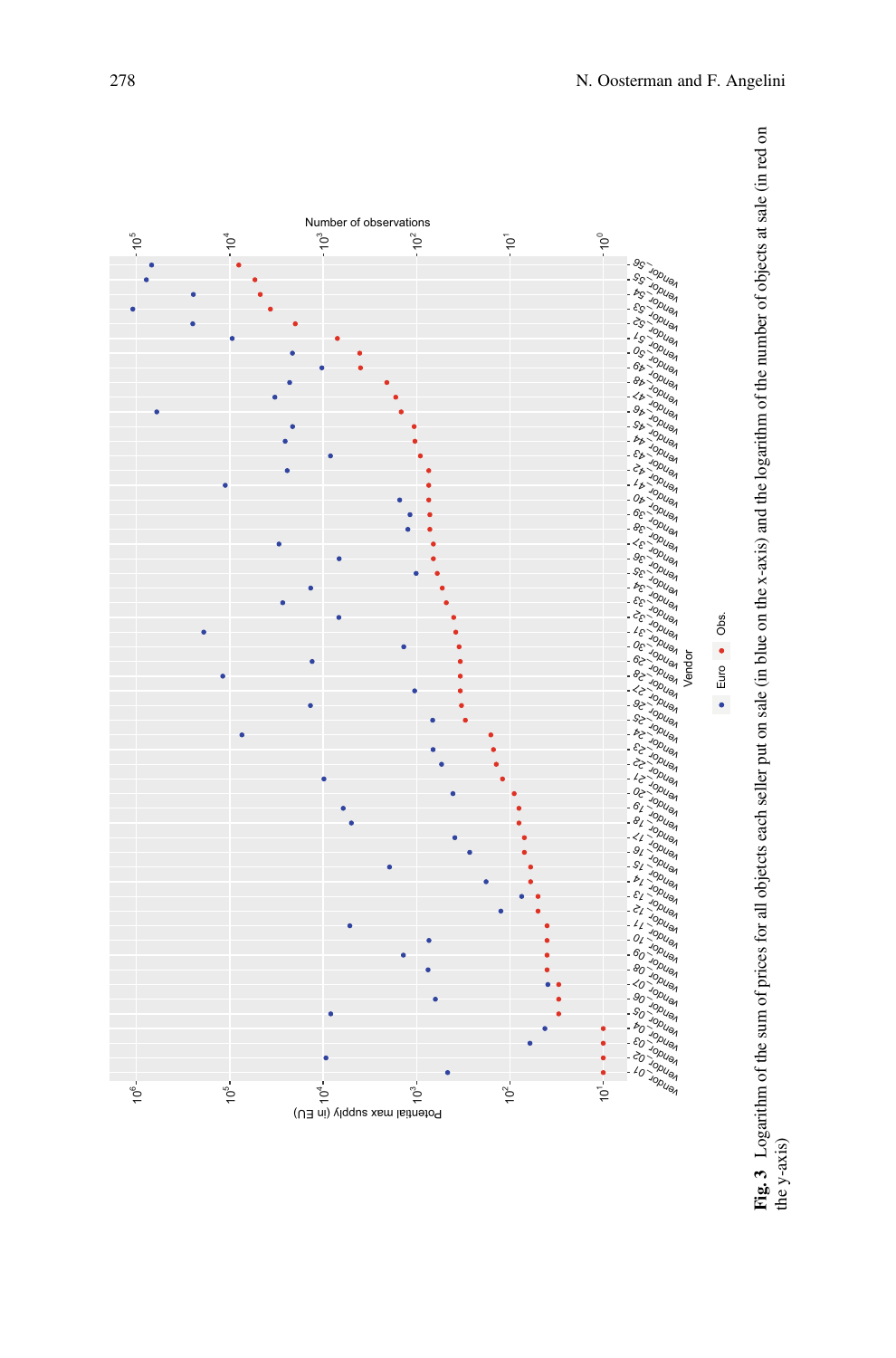<span id="page-12-0"></span>

Fig. 4 Logratithm of reputation number each seller obtained from August 2014 to March 2015 (in blue on the y-axis) and the logarithm of the number of objects at sale (in red, on the y axis)

regression (see Wooldridge, [2006\)](#page-17-0). What we want to check is if a series of explanatory variables (such as the brand associated with the product, the object being a replica or authentic piece, etc.) has an impact on the prices of the goods, and if this impact is positive or negative. The direction of the effect (positive versus negative) and its statistical significance (meaning if the effect is indeed significantly different from zero and thus not by chance) will give us hints about what could be the behaviour and beliefs of the sellers in fixing the prices.

In what follows, we will implement the OLS model on different subsamples of our data.<sup>12</sup> The model we are going to use is as follows:

<sup>&</sup>lt;sup>12</sup>In our analysis, we pool the data at cross-sectional level, meaning that we do not consider time dynamics. This is because our data is irregularly spaced with respect to time and an approach to consider time dynamics with this type of data would be too complex.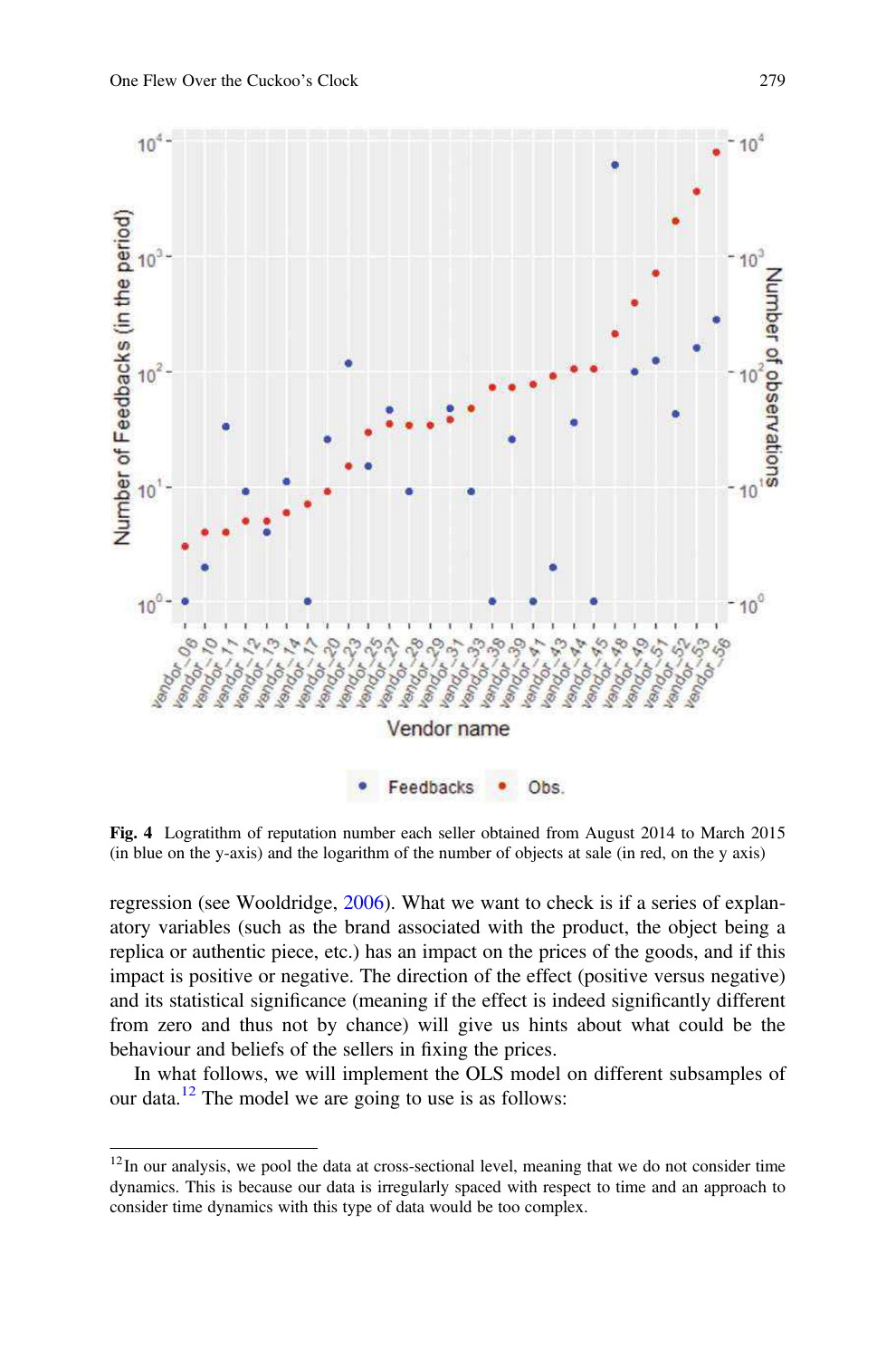| Dependent variable:<br>log(Price in EUR) | (1)                        | (2)                        | (3)                        | (4)                        | (5)                     |
|------------------------------------------|----------------------------|----------------------------|----------------------------|----------------------------|-------------------------|
| Intercept                                | 4.068<br>[0.247]<br>***    | 6.109<br>[0.035]<br>***    | 8.479<br>[0.061]<br>***    | 4.984<br>[0.103]<br>***    | 2.570<br>[0.166]<br>*** |
| $log(Reputation number + 1)$             | $-0.171$<br>[0.003]<br>*** | $-0.187$<br>[0.004]<br>*** | $-0.045$<br>[0.004]<br>*** | 0.044<br>[0.005]<br>***    | 0.049<br>[0.030]        |
| Replica dummy                            |                            | $-0.298$<br>[0.024]<br>*** |                            | $-0.940$<br>[0.046]<br>*** |                         |
| Brand dummy variables                    | Yes                        | <b>Yes</b>                 | <b>Yes</b>                 | <b>Yes</b>                 | -                       |
| Sub-categories dummy<br>variables        | Yes                        |                            | Yes                        | Yes                        | Yes                     |
| Number of observations                   | 26,507                     | 9915                       | 4440                       | 3326                       | 684                     |
| Adjusted $\mathbb{R}^2$                  | 0.693                      | 0.484                      | 0.690                      | 0.882                      | 0.847                   |

#### Table 3 Regression results

It is standard practice for the referencing of tests of significance to work with this three-step model. Even despite the fact that we only have levels of significance that are \*\*\* (equals  $<0.001$ ), it is normal for transparency of the results that the other values (equalling both  $\langle 0.05 \text{ and } \langle 0.01 \rangle$ ) to be mentioned, even if non of the statistical results belong to these two values (being \*/\*\*). Therefore, these values should remain in the legend of table 3 as well. This is standard practice.  $*$ p  $< 0.05$ 

 $**p < 0.01$  $***p < 0.001$ 

 $P_i = \beta_0 + \beta_1 x_{1,i} + \beta_2 x_{2,i} + \ldots + \beta_k x_{k,i+1} e_i$ 

where the price of the object *i*,  $P_i$ , is explained by *k* variables  $(x_{1, i}, x_{2, i}, \ldots, x_{k, i})$ . What we estimate here are the  $\beta$ -s, the coefficients that indicate how each variable is related with the dependent variable  $P_i$ . The results of the various OLS regression models we implemented are reported in Table 3.

The values are rounded to three digits and the standard deviation is presented within brackets. Model (1) is computed on all *branded objects*, model (2) on *branded watches* only, model (3) on *jewellery*, model (4) on *branded clothes*, and model (5) on *unbranded objects*.

As we can see, reputation is negatively related to prices in Model 1. Since we primarily consider the supply, it might be the case that those sellers that provide lower-priced items sell more, creating a higher reputation for these respective sellers. Brands impact in Model 1 is statistically significant, some with higher effect than others (consistently with Table [2](#page-7-0)). When we turn to our biggest conspicuous good in the database, watches, the pattern is similar to what we witnessed in Model 1: the replica dummy variable has a strong negative effect on price.

Jewellery (Model 3) presents the same link between reputation and price that we found in Models 1 and 2. In this model, the dummy variable for the replica is not considered since all the objects in our dataset that are part of jewellery categories are either a replica, or an object whose authenticity is not mentioned in the description.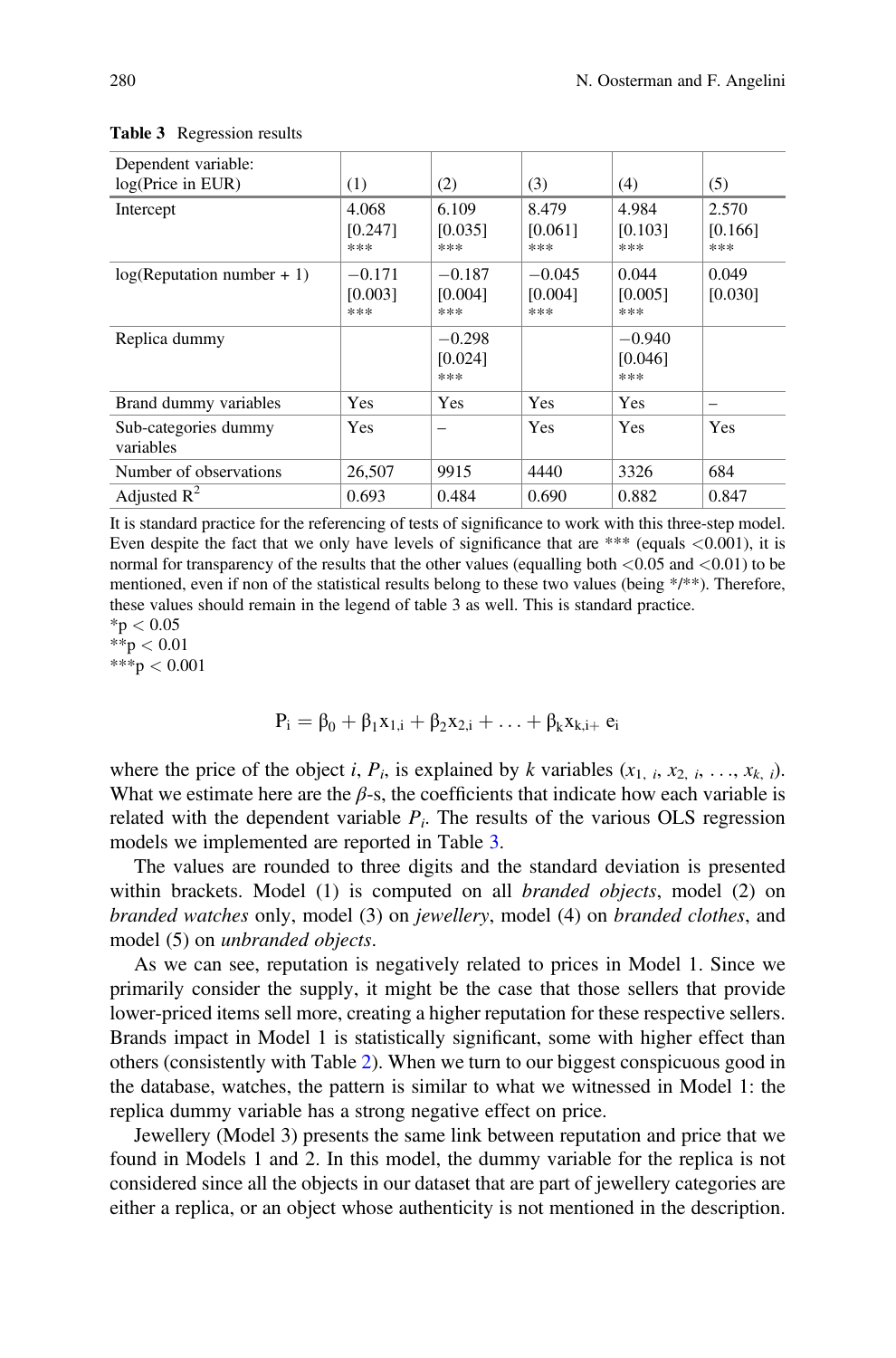Clothes (Model 4) behave differently than other branded objects since reputation impact is positive here. Namely high-reputation sellers are those with objects with higher prices, whereas replicas are sold at a lower price. This result might be linked to a different perception of risk of the buyer, which is taken into account by sellers. For example, buyers could perceive the risk differently with respect to the other described models. Namely: buyers perceive a higher risk for these other objects and therefore buy low-priced objects. Meaning that the reputation of the sellers that sell low-priced objects will be higher, and hence the negative direction is visible in the regression, whilst for clothing, this does not occur. Buyers purchase higher-priced objects and therefore the seller of high-priced objects has a higher reputation because they sell more, and this is confirmed by the positive direction in regression analysis. Of course, these are hypotheses of potential power dynamics. However, we have no way to confirm these with certainty. We could say however that clothes in this marketplace are perceived more as Veblen goods than other goods, since people buy high-price clothes, but low-price watches and jewellery.

When we look at objects without a specific brand (Model 5), presented as 'generic' products, the seller's reputation does not seem to be linked with his/her prices in a linear way. In fact, the estimated coefficient related to the seller's reputation is not statistically different from 0. There is a possibility here that these objects are considered as those objects with the highest perceived risk of scam. Additionally, we can argue that these objects are less important in signalling distinction as these specific objects are without brands. They consist mostly of gold, diamonds, and silver, which are objects that are more traditionally kept as 'storage' value, rather than something to display.

### 5 Analysis

The online anonymous marketplace Evolution showed us that indeed some of the discussed luxury objects are indeed treated as conspicuous goods, selling more frequently for higher prices than for lower ones, *ceteris paribus*. We can argue here that selling distinction through counterfeited luxury objects might be one of the explanations of the appeal of these objects, even if these objects turn out to be counterfeit. We argue that these products are 'objects of desire' that not only create a market for conspicuous consumption, but also a possible driver for criminal behaviour. Already signalling earlier on in this chapter that specialised law enforcement and commercial databases have increased their focus on these type of goods (as aptly visualised by the establishment of The Watch Register in 2015), it is important to note that these objects are indeed circulating in an underground illicit market, and that these are marketed using their brand and their 'exclusive' character. By analysing this marketplace, we can argue that the supply for these products run in the tens of thousands of objects, in just a single marketplace, arguing for these goods to receive increased academic scrutiny, in addition to the increasing focus of law enforcement and commercial databases for these goods.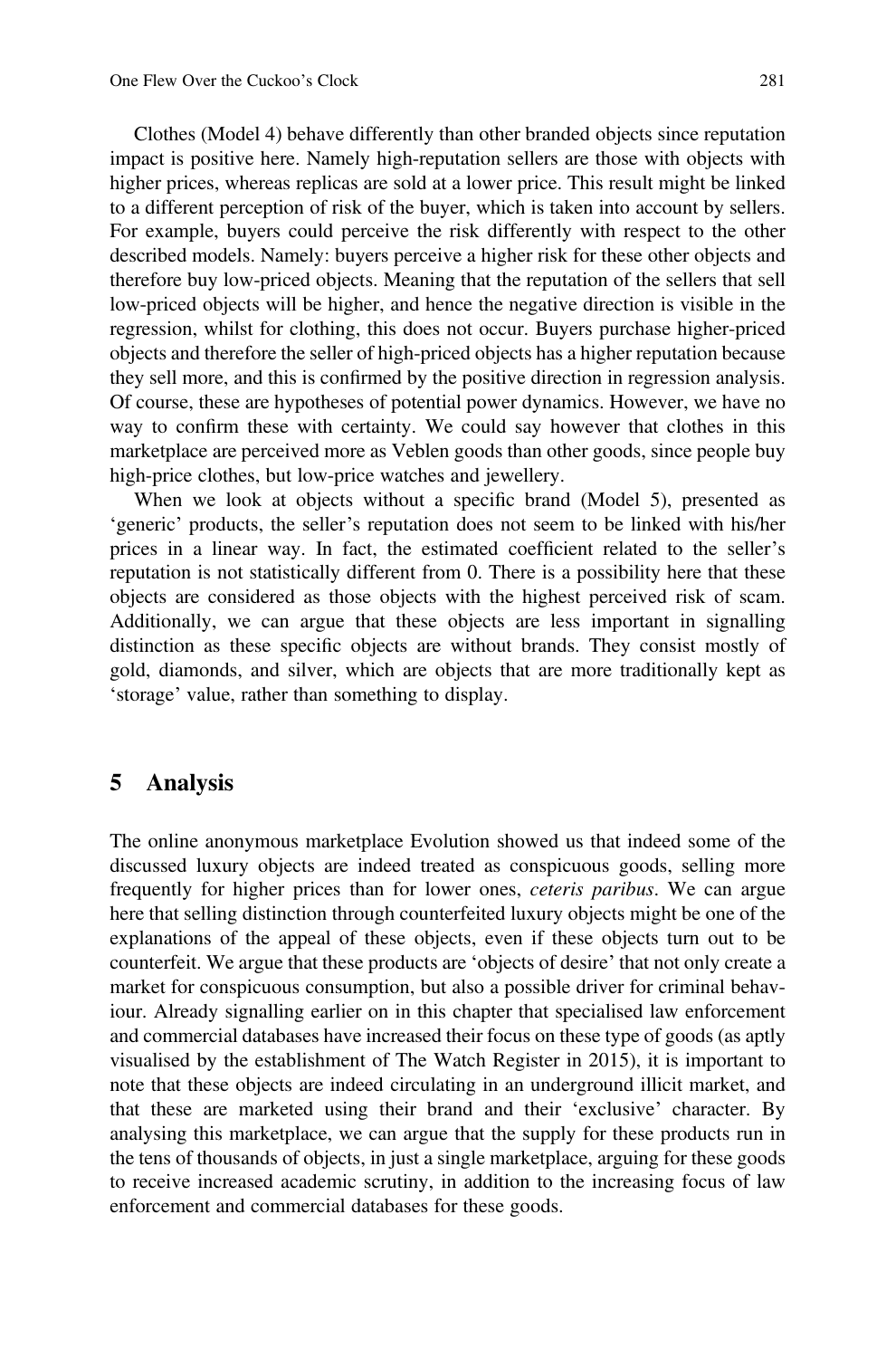What distinguishes these goods therefore is that they not only fulfil a material need, but possibly also a strong social need. Within the marketplace, these goods are often labelled as luxury products, and are distinguished as being 'exclusive', and thus priced based on their exclusivity. Being able to own or purchase conspicuous goods therefore signals not only the economic wealth of the individual, but also the prestige of the individual. In our analysis of the marketplace, we clearly see that the sellers have an eye for this, actively making use of the products' brands and offering them through a lens of 'exclusivity' and 'distinction'.

### 6 Conclusion

Research in art crime, observing some exceptions, has seen little use of statistical inferences, making for a small field of empirically grounded research data to draw upon. Art crime is often reported as the third, or even fourth largest criminal enterprise in the world, however the exact economic and criminal impact of this type of crime, remains unclear. The truth here is that the exact scale is unknown to almost anyone, so we often need to rely on anecdotal evidence or results of small-scale, in-depth studies that are difficult to infer to larger populations. Various factors contribute to this; however, it is mostly due to two specific factors. First, there is the issue of recording. For example, many national police databases rely on the *type* of crime, and not necessarily on the *objects* of theft. So, if a painting is stolen from a private accommodation, thefts are often labelled as property thefts. When a painting is stolen from a museum, it is still often considered as property theft (albeit from a public or commercial institution), however the label 'cultural property crime' or 'art crime' is more easily given. The second issue concerns determining, or rather understanding, the cultural value of these objects. Next to economic valuations of cultural objects, the exact cultural value of them is difficult to determine since there is no hard determination on how to evaluate this value, especially for non-specialists. Additionally, very little research has been undertaken concerning luxury products.

Of course, this was the very first step in developing art crime related research on this scale in an anonymous online marketplace on this specific category. To further enhance the understanding of these markets, and how their sellers fashion the sales of these goods, further research could explore the narratives of objects for sale (how are objects framed and marketed). Additionally, our formulae and methodology can be applied on notable art crime databases, such as Interpol's Stolen Works of Art Database or the Art Loss Register. Finally, our results, now specific to Evolution, could work differently in other online marketplaces; a comparison between the sellers' and consumers' behaviour of different dark marketplaces could give insights on the generalisability of the results of our analysis.

Acknowledgements We would like to thank Michelangelo Puliga for his assistance with the database.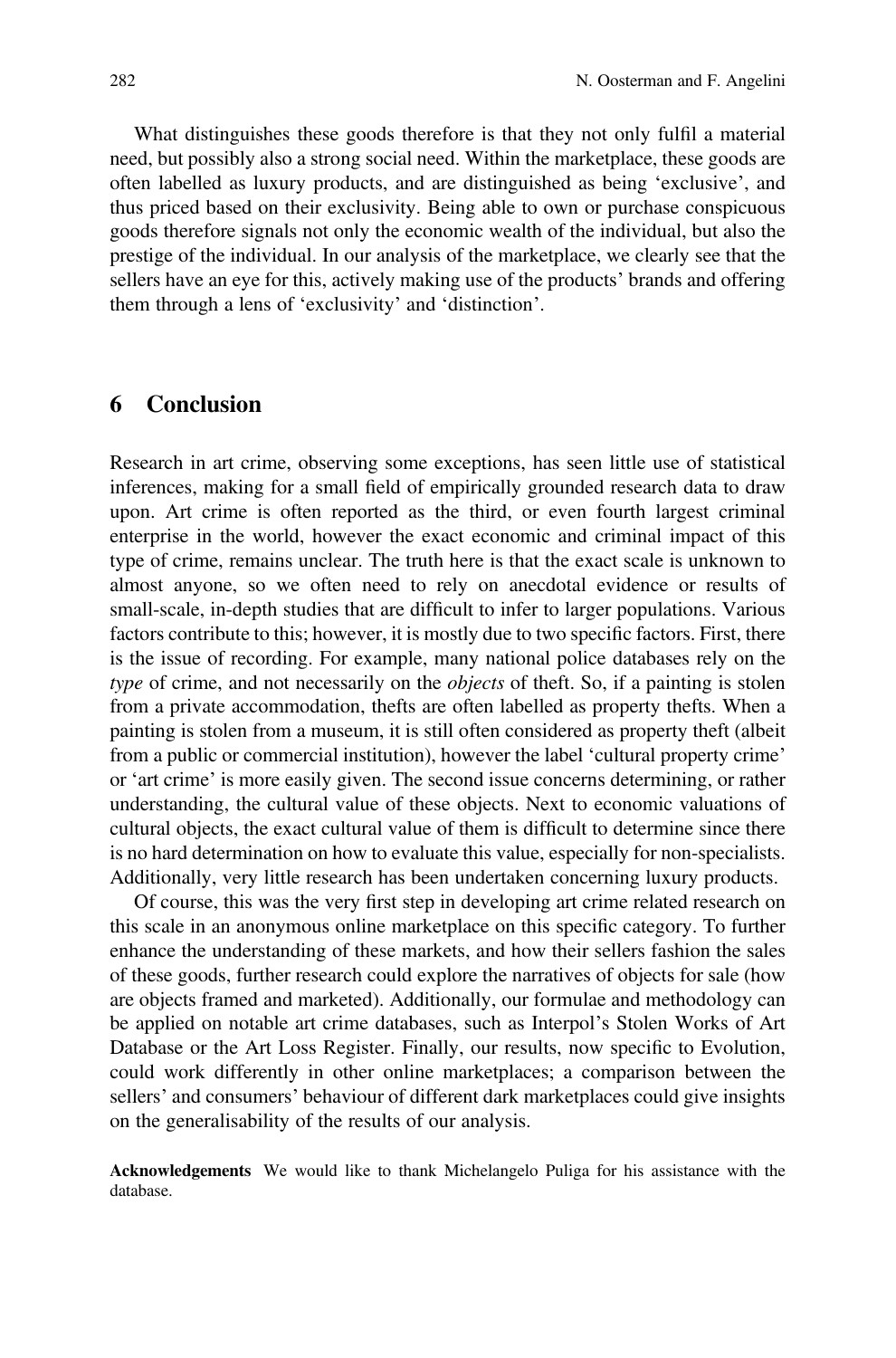### <span id="page-16-0"></span>**References**

- Afilipoaie, S., & Shortis, P. (2015). *Operation Onymous: International law enforcement agencies target the dark net in November 2014*. Swansea University, UK. Retrieved May 30, 2021, from <https://www.swansea.ac.uk/media/Operation-Onymous.pdf>
- Albrecht, M. C. (1968). Art as an institution. *American Sociological Review, 33*(3), 383–397.
- Aldridge, J., & Décary-Hétu, D. (2016). Hidden wholesale: The drug diffusing capacity of online drug cryptomarkets. *International Journal of Drug Policy, 35*, 7–15.
- Angelini, F., & Castellani, M. (2019). Cultural and economic value: A critical review. *Journal of Cultural Economics, 43*(2), 173–188.
- Angelini, F., Castellani, M., & Pattitoni, P. (2019). *Artist names as human brands: Brand strategies in the Italian gallery art market*. Retrieved May 30, 2021, from [https://ssrn.com/](https://ssrn.com/abstract=3495474) [abstract](https://ssrn.com/abstract=3495474) $=$ [3495474](https://ssrn.com/abstract=3495474)
- Ataman, E., Aatre, V. K., & Wong, K. M. (1981). Some statistical properties of median filters. *IEEE Transactions on Acoustics, Speech and Signal Processing, 29*(5), 1073–1075.
- Bagwell, L. S., & Bernheim, D. (1996). Veblen effects in a theory of conspicuous consumption. *The American Economic Review, 86*(3), 349–373.
- Bourdieu, P. (1983). The field of cultural production, or: The economic world reversed. *Poetics, 12* (4–5), 311–356.
- Bourdieu, P. (1984). *Distinction: A social critique of the judgment of taste*. Harvard University Press.
- Brodie, N. (2003). Stolen history: Looting and illicit trade. *Museum International, 55*(3–4), 10–22.
- Červený, J., & Van Ours, J. C. (2019). Cannabis prices on the dark web. *European Economic Review, 120*, 1–11.
- Compton, R. (2015). *Darknet market basket analysis*. Retrieved September 15, 2020, from [http://](http://ryancompton.net/2015/03/24/darknet-market-basket-analysis.html) [ryancompton.net/2015/03/24/darknet-market-basket-analysis.html](http://ryancompton.net/2015/03/24/darknet-market-basket-analysis.html)
- Dodds, W. B., Monroe, K. B., & Grewal, D. (1991). Effects of price, brand, and store information on buyers' product evaluations. *Journal of Marketing Research, 28*(3), 307–319.
- Erdem, T., & Swait, J. (2004). Brand credibility, brand consideration, and choice. *Journal of Consumer Research, 31*(1), 191–198.
- Farberman, H. A. (1975). A criminogenic market structure: The automobile industry. *Sociological Quarterly, 16*(4), 438–457.
- Fried, R., Schettlinger, K., & Borowski, M. (2019). robfilter: Robust time series filters. R package version 4.1.2.
- Hufnagel, S., & King, C. (2020). Anti-money laundering regulation and the art market. *Legal Studies, 40*(1), 131–150.
- Kerr, J. (2015). *The securitization and policing of art theft. The case of London*. Ashgate.
- Mackenzie, S., Brodie, N., Yates, D., & Tsirogiannis, C. (2019). *Traf*fi*cking culture: New directions in researching the global market in illicit antiquities*. Routledge.
- Oosterlinck, K., & Radermecker, A. S. (2019). "The Master of ...": Creating names for art history and the art market. *Journal of Cultural Economics, 43*, 57–95.
- Oosterman, N. (2019). Regional overviews of the policing of art crime in the European Union. In S. Hufnagel & D. Chappell (Eds.), *The Palgrave handbook on art crime* (pp. 213–235). Palgrave Macmillan.
- Oosterman, N., & Yates, D. (2020). Policing heritage crime in Latin America. *Revista de Direito Internacional, 17*(3), 275–290.
- Passas, N. (1999). Globalization, criminogenic asymmetries and economic crime. *EUR JL Reform, 1*, 399–424.
- Roodt, C., & Carey-Miller, D. (2013). Stolen cultural property: Implications of vitium reale in private law and private international law. *Transnational Dispute Management, 10*(5), 1–9.
- Schroeder, J. E. (2005). The artist and the brand. *European Journal of Marketing, 39*(11–12), 1291–1305.